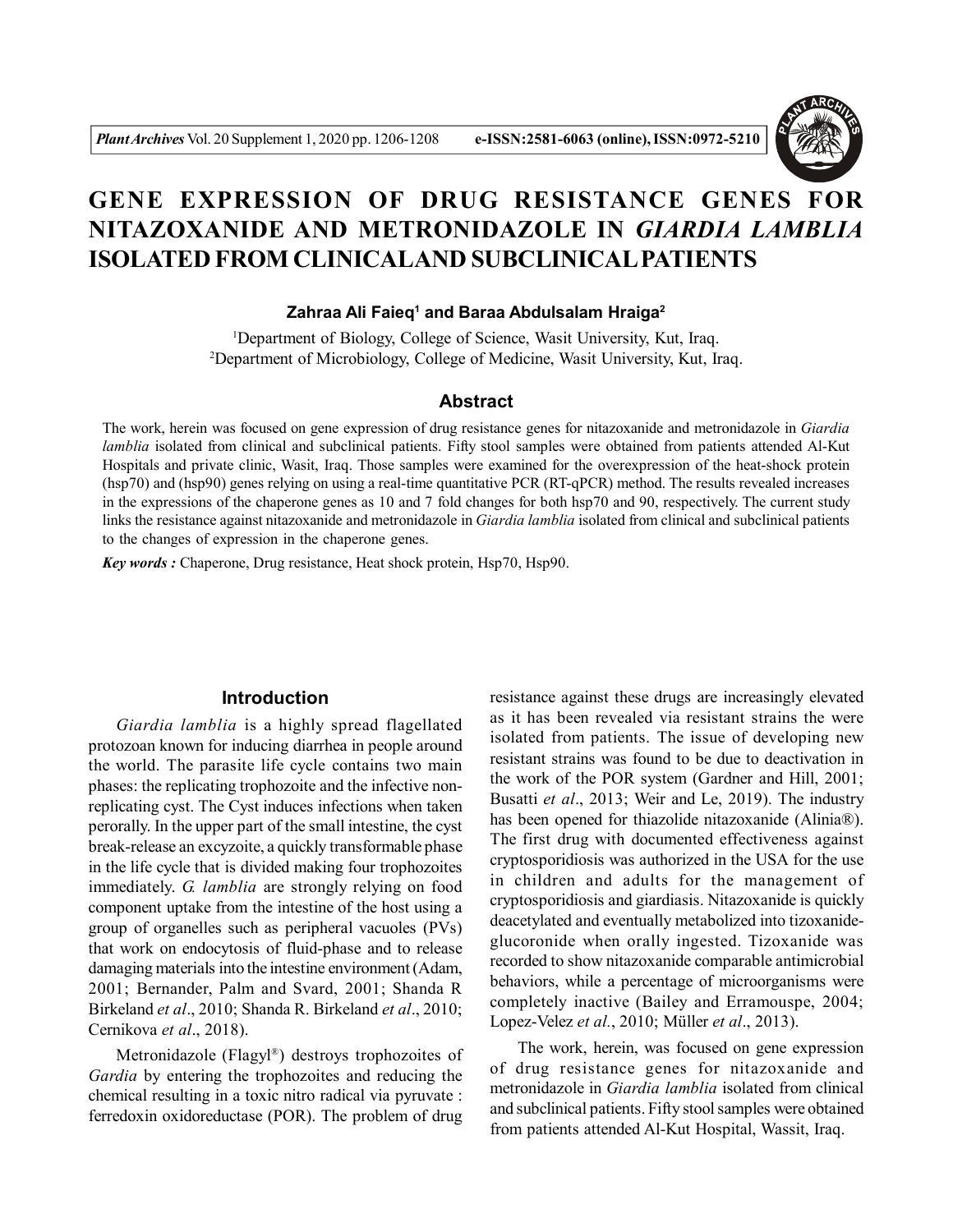#### **Samples**

Fifty stool samples were obtained from patients attended Al-Kut Hospitals and private clinic, Wasit, Iraq. The samples were cool-dry-transported in clean containers to a Lab for completing the analysis.

# **Total RNA extraction, processing and cDNA production**

Total RNA from *G*. *lamblia* was extracted using Accuzol® reagent kit (Bioneer, Korea) with relying of in the instructions of the kit supplied by the company. A digestion step using a DNase I (Promega company, USA) for removing any remaining DNA following the kit's guidelines. The produced RNA was RNase-free-watereluted and preserved for later work at -80°C. The concentration and the purity of the RNA was tested by a Nanodrop spectrophotometer (THERMO, USA). The cDNA production was enhanced using Qiagen Omniscript™ kit as shown in the company protocol. A concentration of RNA at 100ng/ul was recruited in the process of the cDNA synthesis. The thermocycler conditions were 1hr at 50°C for the cDNA synthesis step and 5mins at 95°C for the inactivation of heat.

## **Quantitative Real-Time PCR (qPCR)**

Relative gene expression of the hsp70 and hsp90 genes was assessed using a RT-qPCR method for measuring their mRNA levelsby following the  $2-\Delta\Delta CT$ Livak method (Livak and Schmittgen, 2001). A Real-Time PCR system (BioRad, USA) was utilized for this part of the work employing SYBER Green dye qPCR master mix. Actin as a housekeeping gene was used. The primers, designed with the incorporation of the primer3 plus software are displayed in the table 1.

| Table 1: The RT-qPCR primers. |
|-------------------------------|
|-------------------------------|

| Primer       | Sequence $(5^{\circ}-3^{\circ})$ |                             |  |
|--------------|----------------------------------|-----------------------------|--|
| <b>HSP70</b> | F                                | <b>GAGGCGATCGTCCATCCC</b>   |  |
|              | R                                | <b>CCTTACACCACAGTTAGTCC</b> |  |
| HSP90        | F                                | ACGACGACGCAGAGAACCT         |  |
|              | R                                | CAAAGTAACACAACAAGTTCAC      |  |
| Actin gene   | F                                | ACATATGAGCTGCCAGATGG        |  |
|              | R                                | TCGGGGAGGCCTGCAAAC          |  |

AccuPower<sup>™</sup> 2XGreen Star qPCR master mix kit (Bioneer, Korea) and its protocol were used for producing the master mix for each gene separately. An amount at 10ng of the cDNA was found to be suitable for the reaction. The thermocycler was employed using the conditions; 1 cycle for 1hr at 50°C as an initial denaturing

step, 40 cycles of [20s at 95°C as a denaturing step and 30s at 60°C as an annealing\extension step, detection (scan)] and 1 cycle for 0.5s at 60-95°C as a melting step.

## **Results**

The results revealed increases in the expressions of the chaperone genes as 10 and 7 fold changes for both hsp70 and 90, respectively (fig. 1).



**Fig. 1 :**Relative gene expression of hsp70 and hsp90 genes in *G*. *lamblia*.

## **Discussion**

In the present investigational work, the chaperone genes, hsp70 and hsp90 were checked for their relative expression in *G*. *lamblia* from giardiasis patients. The results demonstrated increases in the expressions of both genes with no significant differences between them.

The heat shock proteins, HSP72 and HSP27 are known for their roles in protecting the human cells against heat shock and the subsequent process of apoptosis. However, HSP functions in the current studied parasite are not understood. If *Giardia* has the same activities of those proteins, chaperones may play important roles in increasing thermotolerance and resistance against metronidazole/nitazoxanide as it has been recognized when a clone of this parasite was noticed to have such actions *in vitro* (Müller *et al.*, 2008).

Previous studies have demonstrated that nitazoxanide suppresses the activities of the giardial disulphide isomerases showing insufficient protein folding processes leading to destruction in the parasitic metabolic and regulatory machinery. Chaperone overexpression has been identified to perform strong activities in stabilizing of the cellular components. Although, some changes in